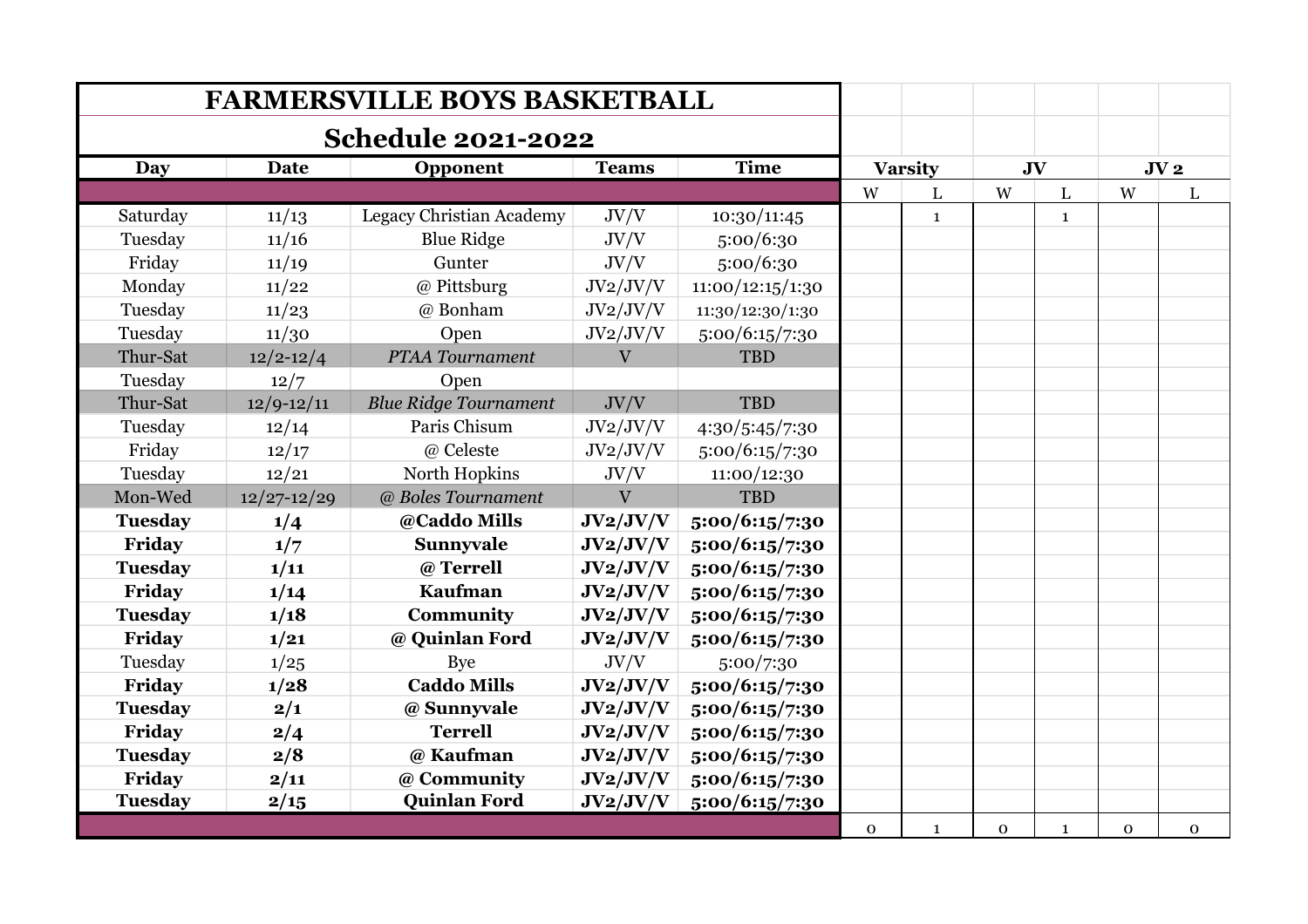| Head Coach: Stephen Blassingame-sblassingame@farmersvilleisd.org |  |  |  |
|------------------------------------------------------------------|--|--|--|
| Assistant Coach: Quincy Roberts-qroberts@farmersvilleisd.org     |  |  |  |
| Assistant Coach: bpowell@farmersvilleisd.org                     |  |  |  |
| Athletic Director: Randy Barnes-rbarnes@farmersvilleisd.org      |  |  |  |
|                                                                  |  |  |  |
| *Items in bold represent District 13-4A Games*                   |  |  |  |
| -The JV2 will play home district games at 6:15 PM in the JH Gym- |  |  |  |
|                                                                  |  |  |  |
|                                                                  |  |  |  |
|                                                                  |  |  |  |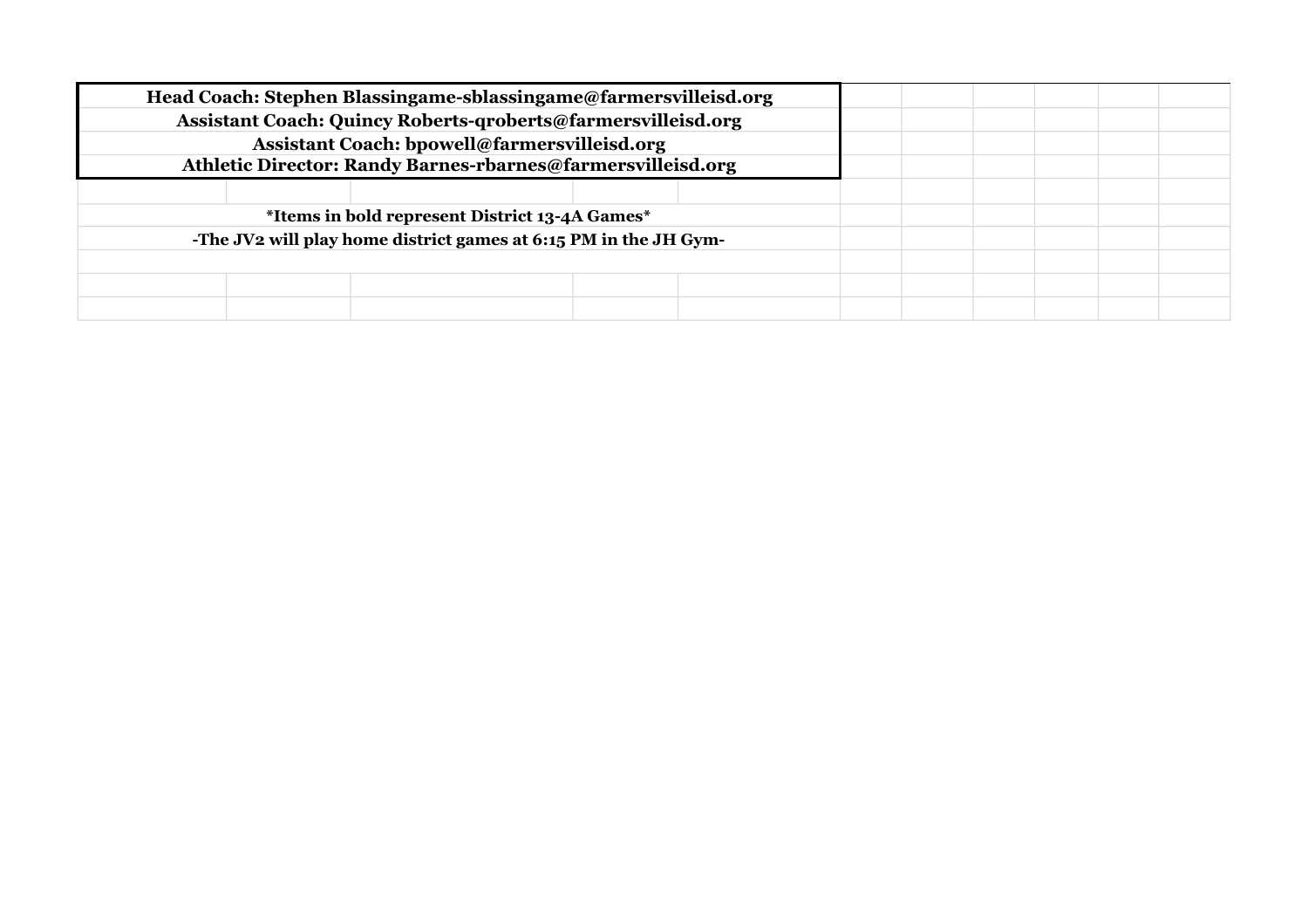|            |             | <b>FARMERSVILLE BOYS BASKETBALL</b> |              |             |   |   |
|------------|-------------|-------------------------------------|--------------|-------------|---|---|
|            |             | <b>Schedule 2021-2022</b>           |              |             |   |   |
| <b>Day</b> | <b>Date</b> | Opponent                            | <b>Teams</b> | <b>Time</b> | W | L |
|            |             |                                     |              |             |   |   |
| Monday     | 11/15       | @ Sunnyvale                         | 7th/8th      | 5:30/6:30   |   |   |
| Saturday   | 11/20       | Tom Bean Tournament                 | 7thB/8thB    | <b>TBD</b>  |   |   |
| Monday     | 11/29       | Kaufman                             | 7th/8th      | 5:30/6:30   |   |   |
| Monday     | 12/6        | Quinlan Ford                        | 7th/8th      | 5:30/6:30   |   |   |
| Monday     | 12/13       | @ Community                         | 7th/8th      | 5:30/6:30   |   |   |
| Thursday   | 1/6         | @ Caddo Mills                       | 7th/8th      | 5:30/6:30   |   |   |
| Thursday   | 1/13        | Sunnyvale                           | 7th/8th      | 5:30/6:30   |   |   |
| Saturday   | 1/15        | North Lamar Tournament              | 7thA/8thA    | <b>TBD</b>  |   |   |
| Thursday   | 1/20        | @ Kaufman                           | 7th/8th      | 5:30/6:30   |   |   |
| Thursday   | 1/27        | @ Quinlan Ford                      | 7th/8th      | 5:30/6:30   |   |   |
| Thursday   | 2/3         | Community                           | 7th/8th      | 5:30/6:30   |   |   |
| Monday     | 2/7         | Caddo Mills                         | 7th/8th      | 5:30/6:30   |   |   |
|            |             |                                     |              |             |   |   |
|            |             |                                     |              |             |   |   |
|            |             |                                     |              |             |   |   |
|            |             |                                     |              |             |   |   |
|            |             |                                     |              |             |   |   |
|            |             |                                     |              |             |   |   |
|            |             |                                     |              |             |   |   |
|            |             |                                     |              |             |   |   |
|            |             |                                     |              |             |   |   |
|            |             |                                     |              |             |   |   |
|            |             |                                     |              |             |   |   |
|            |             |                                     |              |             |   |   |
|            |             |                                     |              |             |   |   |
|            |             |                                     |              |             |   |   |
|            |             |                                     |              |             |   |   |